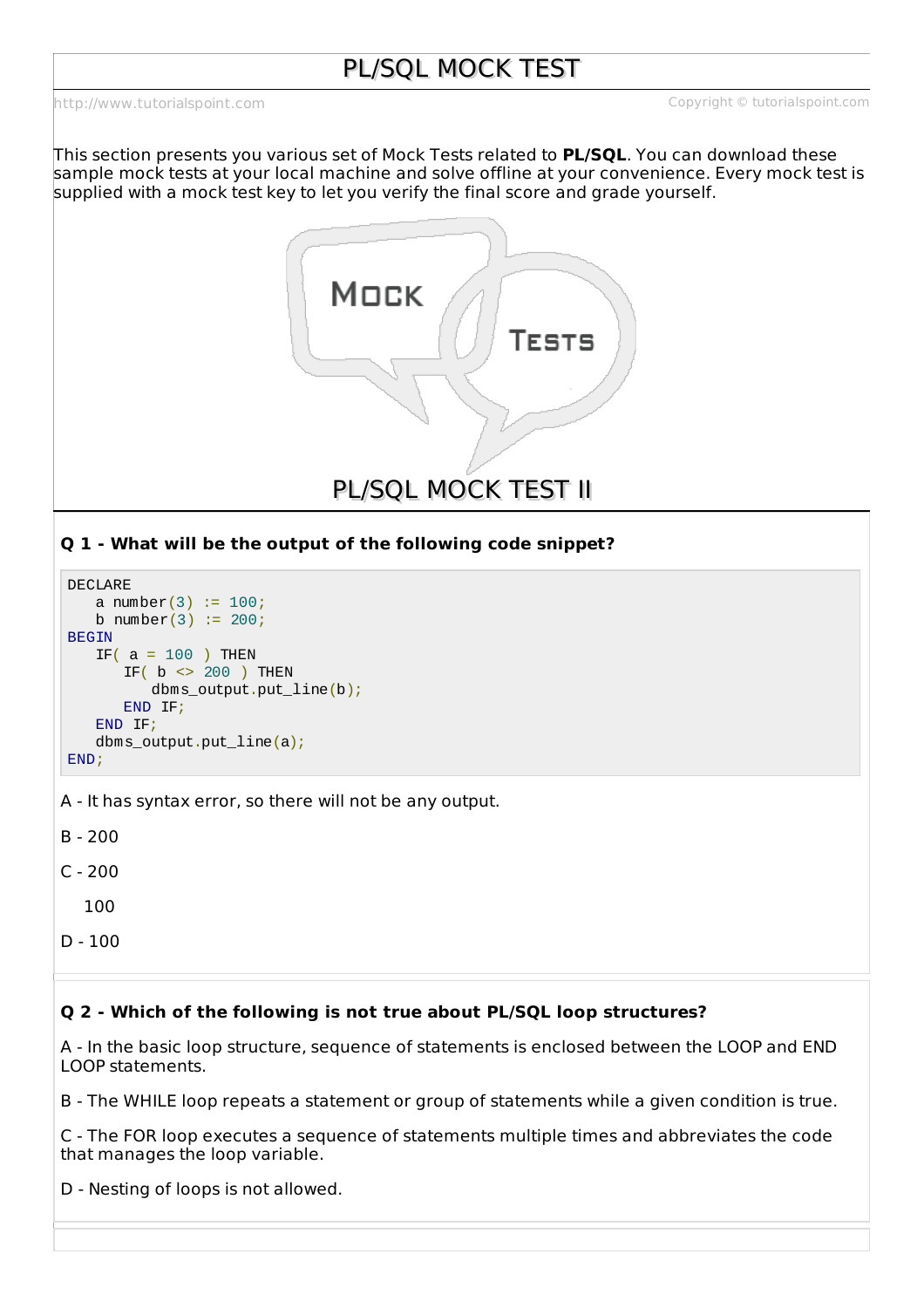#### **Q 3 - Which of the following is not true about labelling PL/SQL loops?**

A - PL/SQL loops can be labelled.

- B The label should be enclosed by angle brackets < *and* > .
- C The label name appears at the beginning of the LOOP statement.
- D The label name can also appear at the end of the LOOP statement or with an EXIT statement.

#### **Q 4 - What is wrong in the following code snippet?**

```
DECLARE
   x number := 1;BEGIN
   LOOP
      dbms_output.put_line(x);
      x := x + 1;IF x > 10 THEN
          exit;
      END IF;
     dbms_output.put_line('After Exit x is: ' || x);
END;
```
A - There is nothing wrong.

- B The IF statement is not required.
- C There should be an END LOOP statement.
- D The exit statement should be in capital letters.

#### **Q 5 - What is the output of the following code?**

```
DECLARE
    x number := 4;BEGIN
    LOOP
       dbms_output.put_line(x);
       x := x + 1;exit WHEN x > 5;
    END LOOP;
       dbms_output.put_line(x);
END;
A - 45
  6
B - 4
  5
C - 4D - None of the above.
```
**Q 6 - Consider the following code snippet: how many times the loop will run?**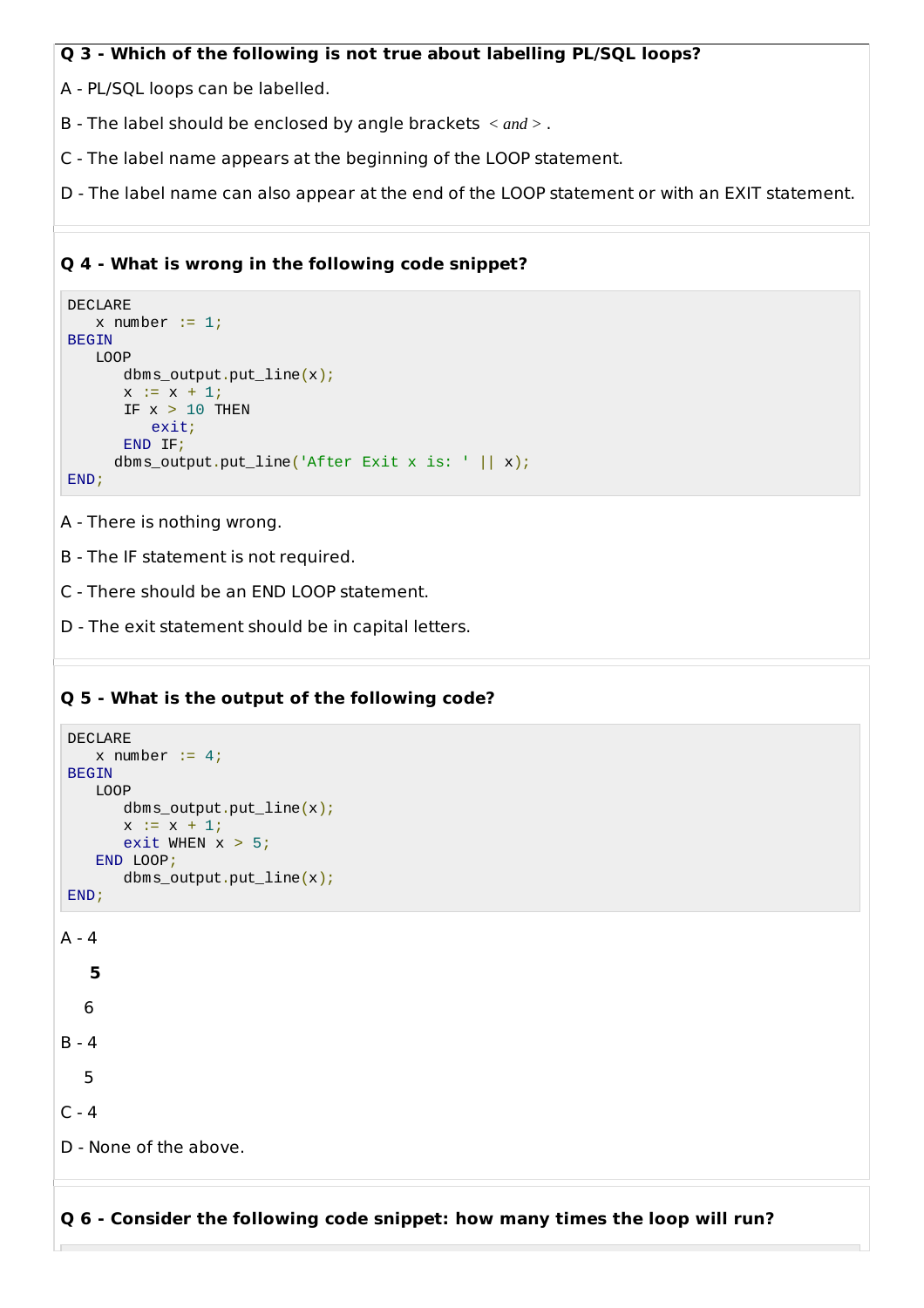```
DECLARE
    a number(2) := 9;
BEGIN
   WHILE a < 30 LOOP
      a := a + 3;END LOOP;
END;
A - 10
B - 8
C - 7
```
D - 9

#### **Q 7 - Consider the following code snippet: how many times the loop will run?**

```
DECLARE
    a number(2);
BEGIN
    FOR a in 10 .. 20 LOOP
        END LOOP;
END;
A - 11
B - 10
```
 $C - 9$ 

D - Infinite loop.

#### **Q 8 - Consider the following code snippet: what will be the output?**

```
DECLARE
    a number(2);
BEGIN
    FOR a IN REVERSE 10 .. 20 LOOP
    END LOOP;
dbms_output.put_line(a);
END;
A - 11
```
B - 10

 $C - 29$ 

D - 30

**Q 9 - Consider a variable named greetings declared as −**

**greetings varchar211 := 'Hello World';**

```
What will be the output of the code snippet
```

```
dbms_output.put_line SUBSTR(greetings, 7, 5);
```
A - World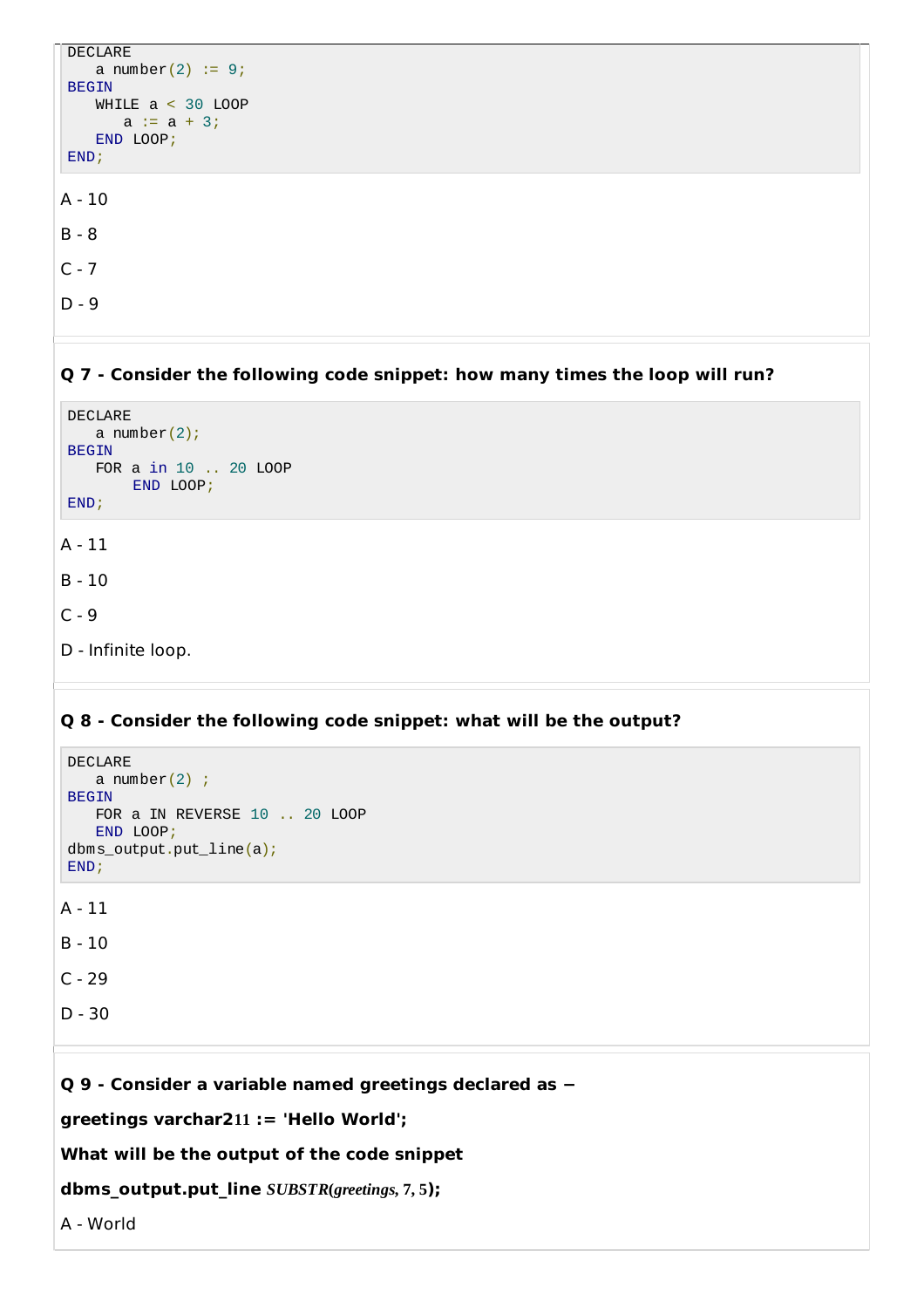B - Hello

C - orld

D - None of the above.

# **Q 10 - Which of the following is not true about the PL/SQL data structure VARRAY?**

- A It is a fixed-size sequential collection of elements.
- B The elements can of various data types.
- C It is used to store an ordered collection of data.
- D Each element in a VARRAY has an index associated with it.

#### **Q 11 - Which of the following is the correct syntax for creating a VARRAY named grades, which can hold 100 integers, in a PL/SQL block?**

- A TYPE grades IS VARRAY100 OF INTEGERS;
- B VARRAY grades IS VARRAY100 OF INTEGER;
- C TYPE grades VARRAY100 OF INTEGER;
- D TYPE grades IS VARRAY100 OF INTEGER;

# **Q 12 - Which of the following is true about the PL/SQL data structure VARRAY?**

- A It also has a maximum size that cannot be changed.
- B A VARRAY type is created with the CREATE VARRAY statement, at the schema level.
- C Maximum size of a VARRAY can be changed using the ALTER TYPE statement.
- D Maximum size of a VARRAY can be changed using the ALTER VARRAY statement.

# **Q 13 - Which of the following is not true about the PL/SQL data structure VARRAY?**

- A In oracle environment, the starting index for VARRAYs is always 1.
- B You can initialize the VARRAY elements using the constructor method of the VARRAY type, which has the same name as the VARRAY.
- C VARRAYs are one-dimensional arrays.
- D None of the above.

# **Q 14 - A subprogram can be created −**

- A At schema level.
- B Inside a package.
- C Inside a PL/SQL block.
- D All of the above.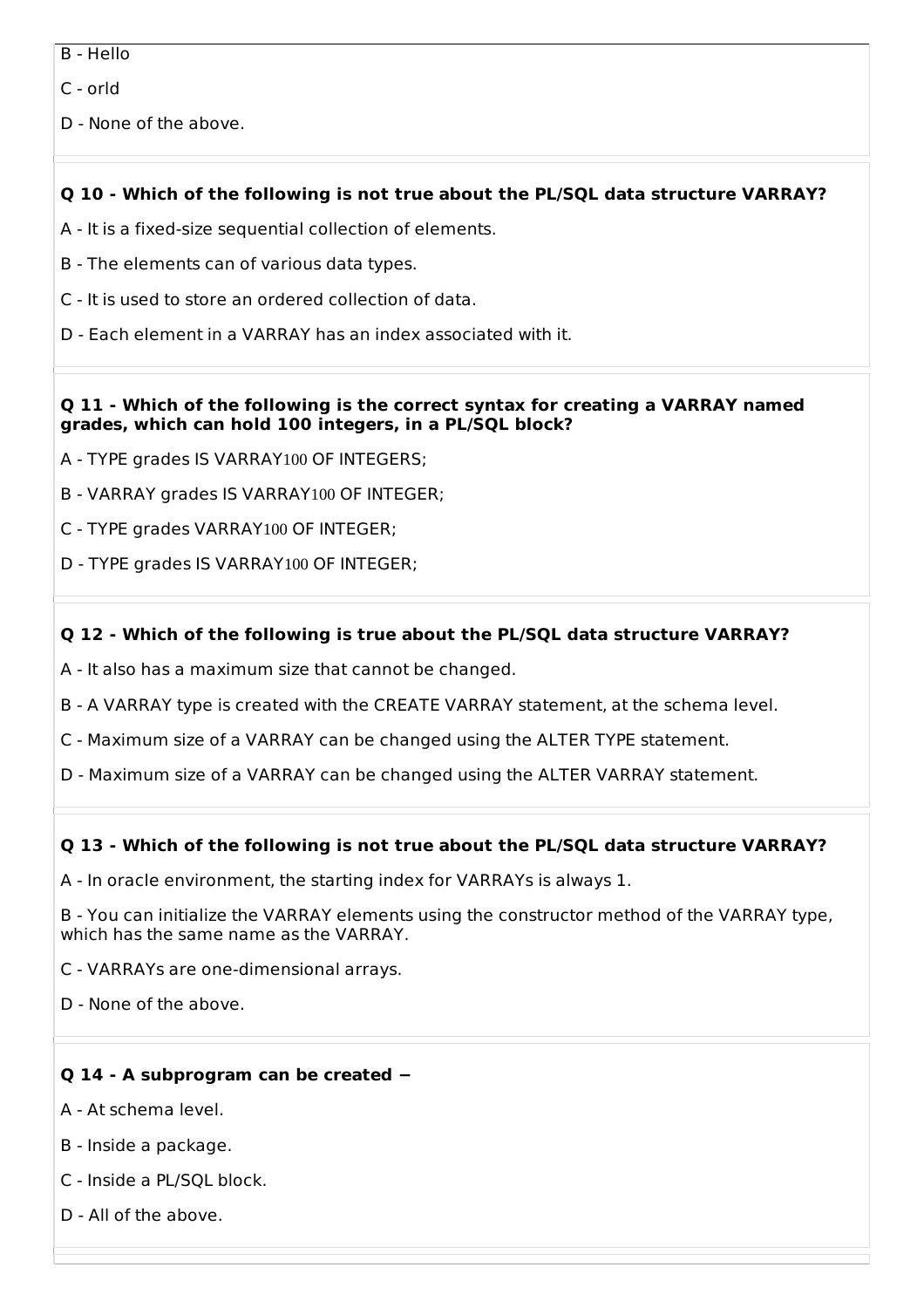## **Q 15 - Which of the following is true about the parameter modes in PL/SQL Subprograms?**

A - An IN parameter lets you pass a value to the subprogram. It is a read-only parameter.

B - An OUT parameter returns a value to the calling program.

C - An IN OUT parameter passes an initial value to a subprogram and returns an updated value to the caller.

D - All of the above.

# **Q 16 - What will be printed by the following PL/SQL block?**

```
DECLARE
    a number;
    b number;
    c number;
PROCEDURE findMin(x IN number, y IN number, z OUT number) IS
BEGIN
    IF x < y THEN
       z:= x;ELSE
       z := y;END IF;
END;
BEGIN
    a:= 2;b := 5;findMin(a, b, c);
    dbms_output.put_line(c);
END;
A - 2B - 5
C - 0
```
D - Won't print anything

# **Q 17 - What will be printed by the following PL/SQL block?**

```
DECLARE
   a number;
PROCEDURE squareNum(x IN OUT number) IS
BEGIN
  x := x * x;
END;
BEGIN
   a:= 5;squareNum(a);
   dbms_output.put_line(a);
END;
```
A - 5

B - 10

C - 25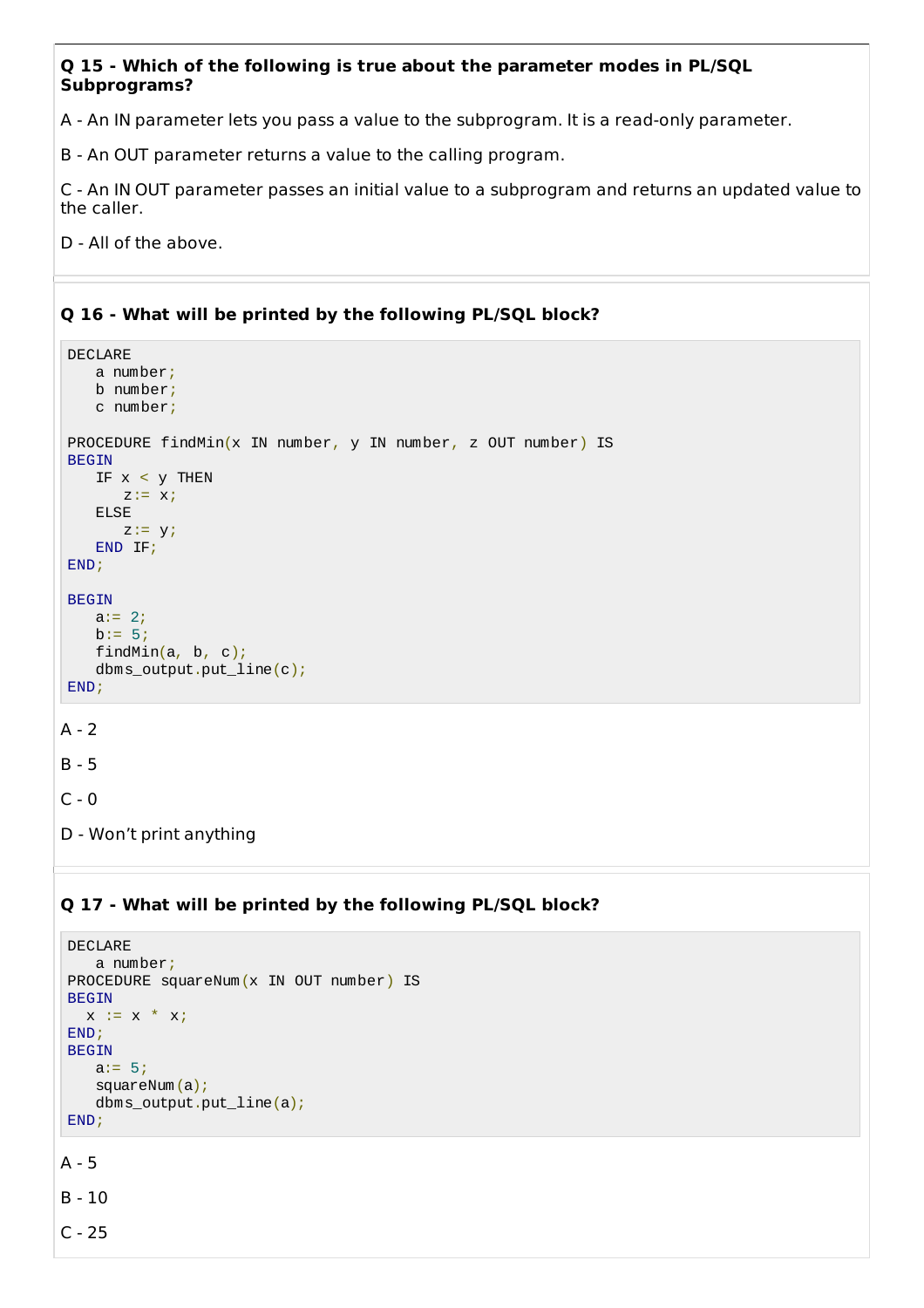## **Q 18 - Which of the following is a way of passing parameters to PL/SQL subprograms?**

- A Positional notation
- B Named notation
- C Mixed notation
- D All of the above.

#### **Q 19 - Which of the following is not true about the PL/SQL functions?**

- A A PL/SQL function is same as a procedure except that it returns a value.
- B The function body must contain a RETURN statement.
- C The RETURN clause does not specify the data type of the return value.
- D The AS keyword is used instead of the IS keyword for creating a standalone function.

## **Q 20 - What is wrong in the following code snippet?**

```
CREATE OR REPLACE FUNCTION totalCustomers
total number(2) := 0;BEGIN
   SELECT count(*) into total
   FROM customers;
   RETURN total;
END;
```
- A It doesn't have the RETURN clause in function declaration.
- B The RETURN statement is wrong.
- C Function definition should not use the IS keyword
- D Nothing wrong.

## **Q 21 - What would be the output of the following code?**

```
DECLARE
   a number;
   b number;
   c number;
FUNCTION fx(x \in \mathbb{N}) number, y IN number)
RETURN number
IS
    z number;
BEGIN
   IF x > 2<sup>*</sup> v THEN
       z:= x;ELSE
       z := 2^{*}y;END IF;
   RETURN z;
END;
BEGIN
```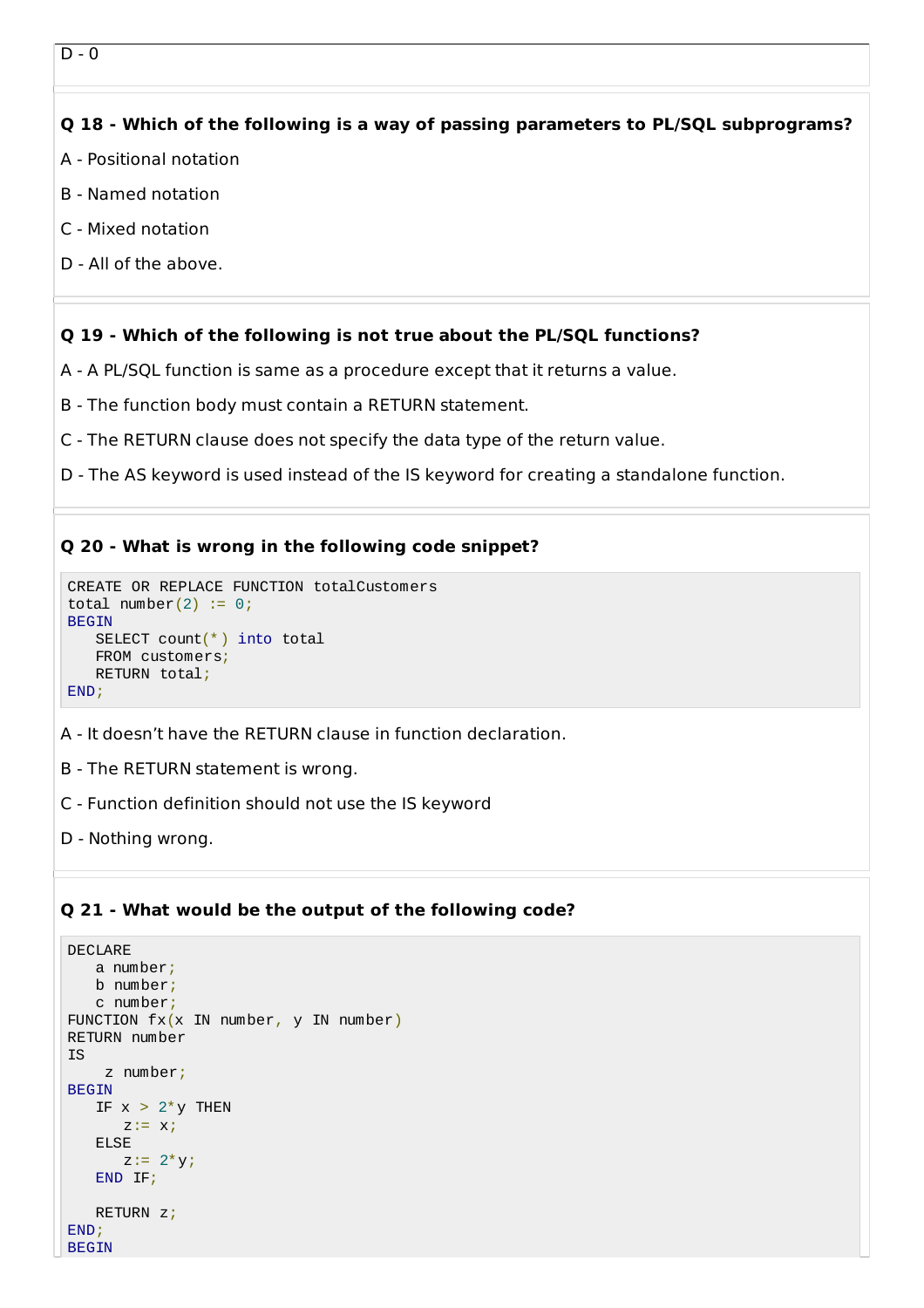```
a:= 23;b := 47;c := f(x(a, b));
    dbms_output.put_line(c);
END;
A - 46
```

```
B - 47
```

```
C - 94
```

```
D - 23
```
# **Q 22 - What would be the output of the following code?**

```
DECLARE
   num number;
    fn number;
FUNCTION fx(x number)
RETURN number
IS
    f number;
BEGIN
   IF x=0 THEN
      f := 1;
    ELSE
      f := x * fx(x-1);END IF;
RETURN f;
END;
BEGIN
    num := 5;fn := fx(num);dbms_output.put_line(fn);
END;
A - 1
B - 5
```

```
C - 10
```

```
D - 125
```
## **Q 23 - Which of the following is not true about PL/SQL cursors?**

A - A cursor is a view on a table.

- B A cursor holds the rows *oneormore* returned by a SQL statement.
- C The set of rows the cursor holds is referred to as the active set.
- D None of the above.

## **Q 24 - Which of the following is true about PL/SQL cursors?**

A - Explicit cursors are automatically created by Oracle.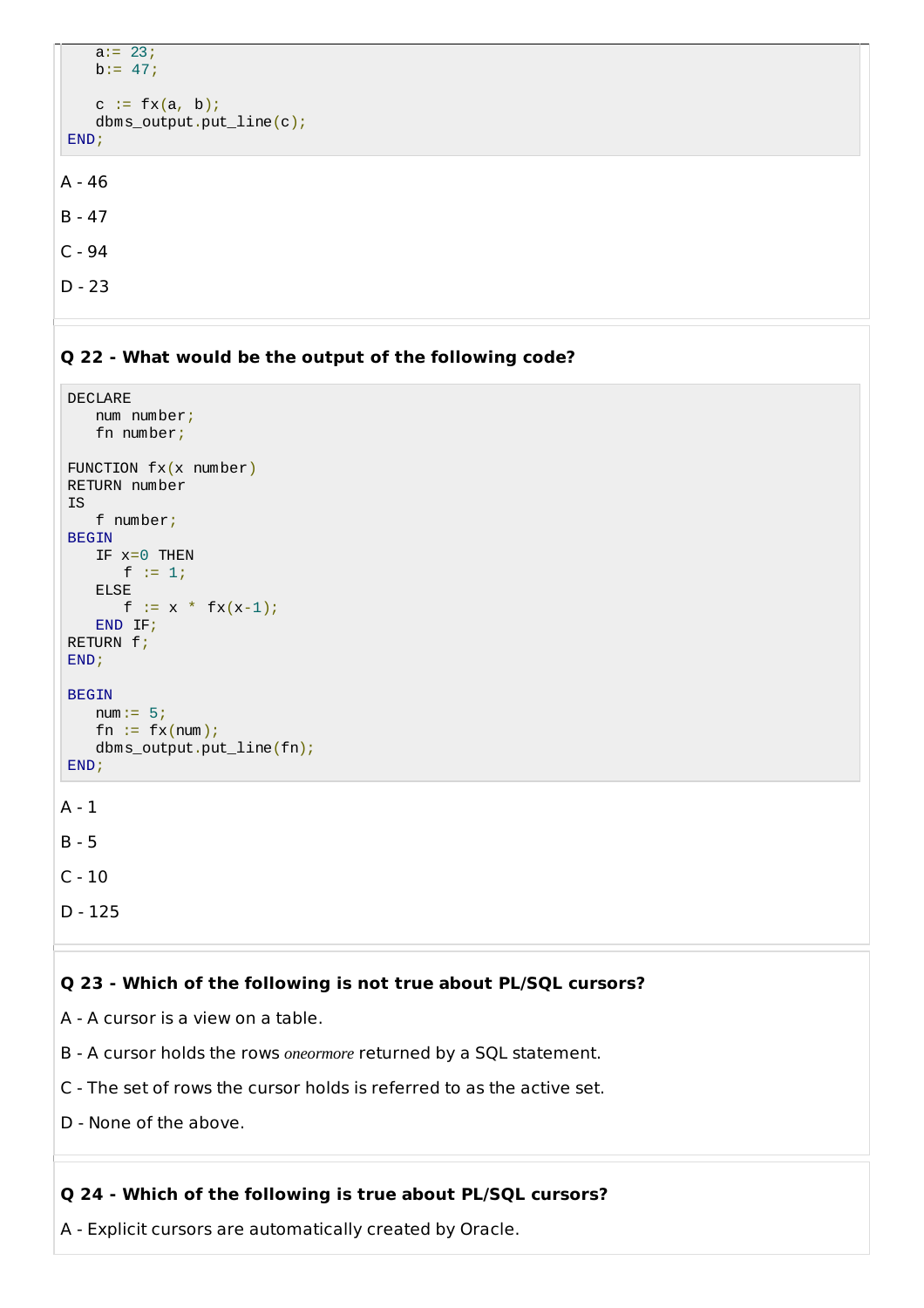B - Implicit cursors are programmer defined cursors.

C - The most recent implicit cursor is called the SQL cursor, and has the attributes like %FOUND, %ISOPEN, %NOTFOUND, and %ROWCOUNT.

D - All of the above.

## **Q 25 - Observe the following code and fill in the blanks −**

```
DECLARE
   total_rows number(2);
BEGIN
   UPDATE employees
   SET salary = salary + 500;
   IF ____________ THEN
      dbms_output.put_line('no employees selected');
   ELSIF ________________ THEN
      total\_rows :=dbms_output.put_line( total_rows || ' employees selected ');
   END IF;
END;
```
A - %notfound, %found, %rowcount.

B - sql%notfound, sql%found, sql%rowcount.

C - sql%found, sql%notfound, sql%rowcount.

D - %found, %notfound, %rowcount.

# ANSWER SHEET

| <b>Question Number Answer Key</b> |   |
|-----------------------------------|---|
| 1                                 | D |
| $\overline{c}$                    | D |
| 3                                 | B |
| 4                                 | C |
| 5                                 | A |
| 6                                 | C |
| $\overline{7}$                    | A |
| 8                                 | B |
| 9                                 | A |
| 10                                | B |
| 11                                | D |
| 12                                | C |
| 13                                | D |
| 14                                | D |
| 15                                | D |